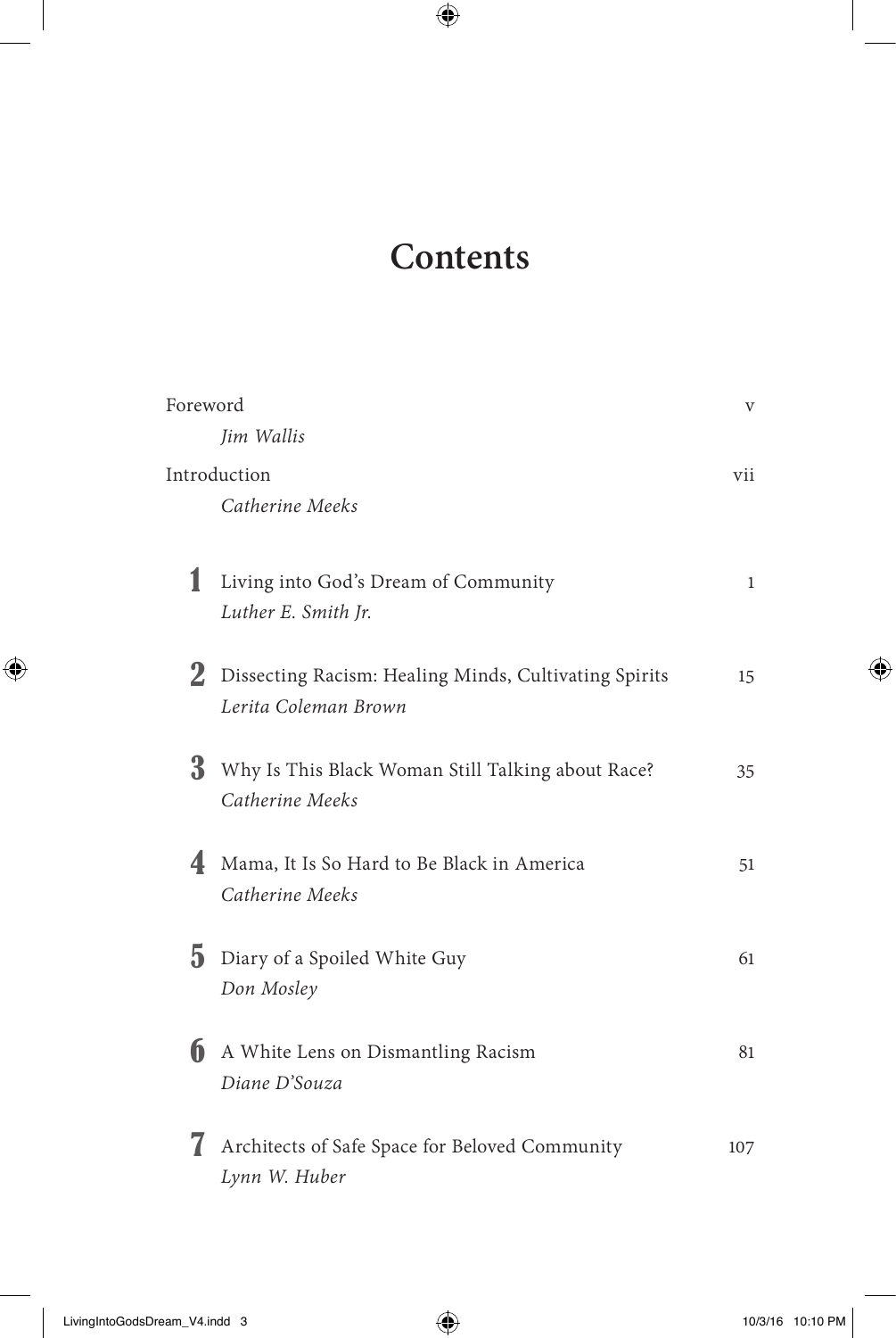|              | The American South Is Our Holy Land                                          | 119 |
|--------------|------------------------------------------------------------------------------|-----|
|              | Robert C. Wright                                                             |     |
| Y            | Getting Dismantling Racism Right in Atlanta<br>Beth King and Catherine Meeks | 129 |
|              | Questions for Individual or Group Reflection                                 | 137 |
| Resources    |                                                                              | 145 |
| Contributors |                                                                              | 147 |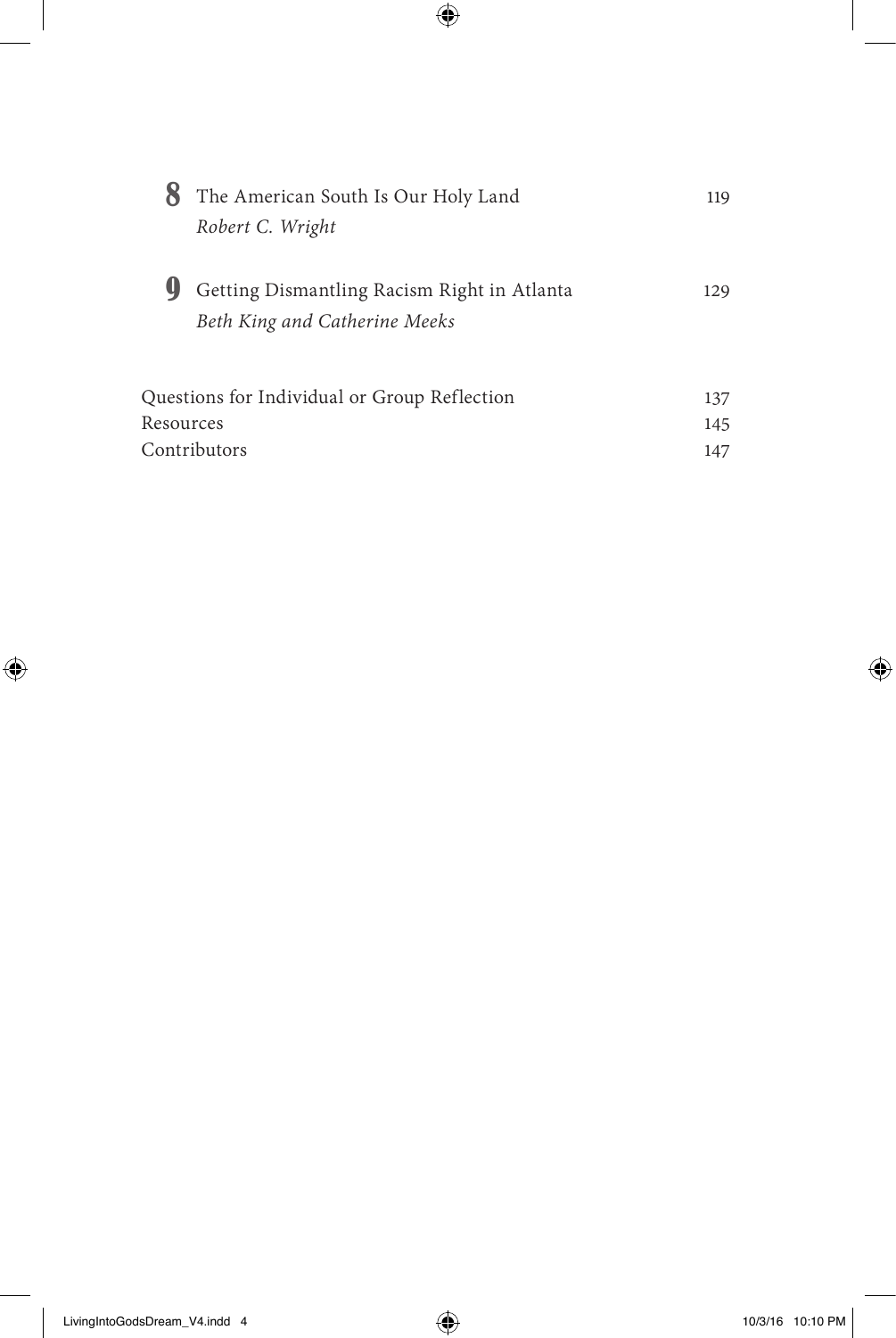## **Introduction**

## Catherine Meeks

ow can African Americans and Whites build a foundation that will allow for honest and fruitful conversation? Is it possible to build enough trust between Blacks and Whites for authentic relationships to develop? What do Wh will allow for honest and fruitful conversation? Is it possible to build enough trust between Blacks and Whites for authentic relationships to develop? What do White people need to consider who want to be conscious about racism and its role in the destruction of African American life in America? What do African Americans need to do now? How can our faith and spiritual journeys inform the work of dismantling racism?

These are some of the questions that frame the conversation being forged within this book. Each contributor is quite clear about the need for a different conversation on race in the twenty-first century than the one held in the twentieth century. But they are equally as clear about the difficulty in trying to discern what that conversation needs to encompass and the challenge surrounding the effort to bring Blacks and Whites together to engage one another in dialogue.

The loud cry that "this is not your mother's civil rights movement" is not lost on us. We know that the times are different, but we know that there are threads in the current struggle that are not that different at all from the ones of the past. The deep need for authentic dialogue continues. Also, there is a need for overt resistance just as fifty years ago when so many courageous warrior men and women took to the streets. At the present time a major challenge offered to any who will dare to engage in active resistance seems to be when and how to enter into the liberation struggle.

Since much appears to have changed and many of the overt structures that made life almost unbearable for Black people are not around,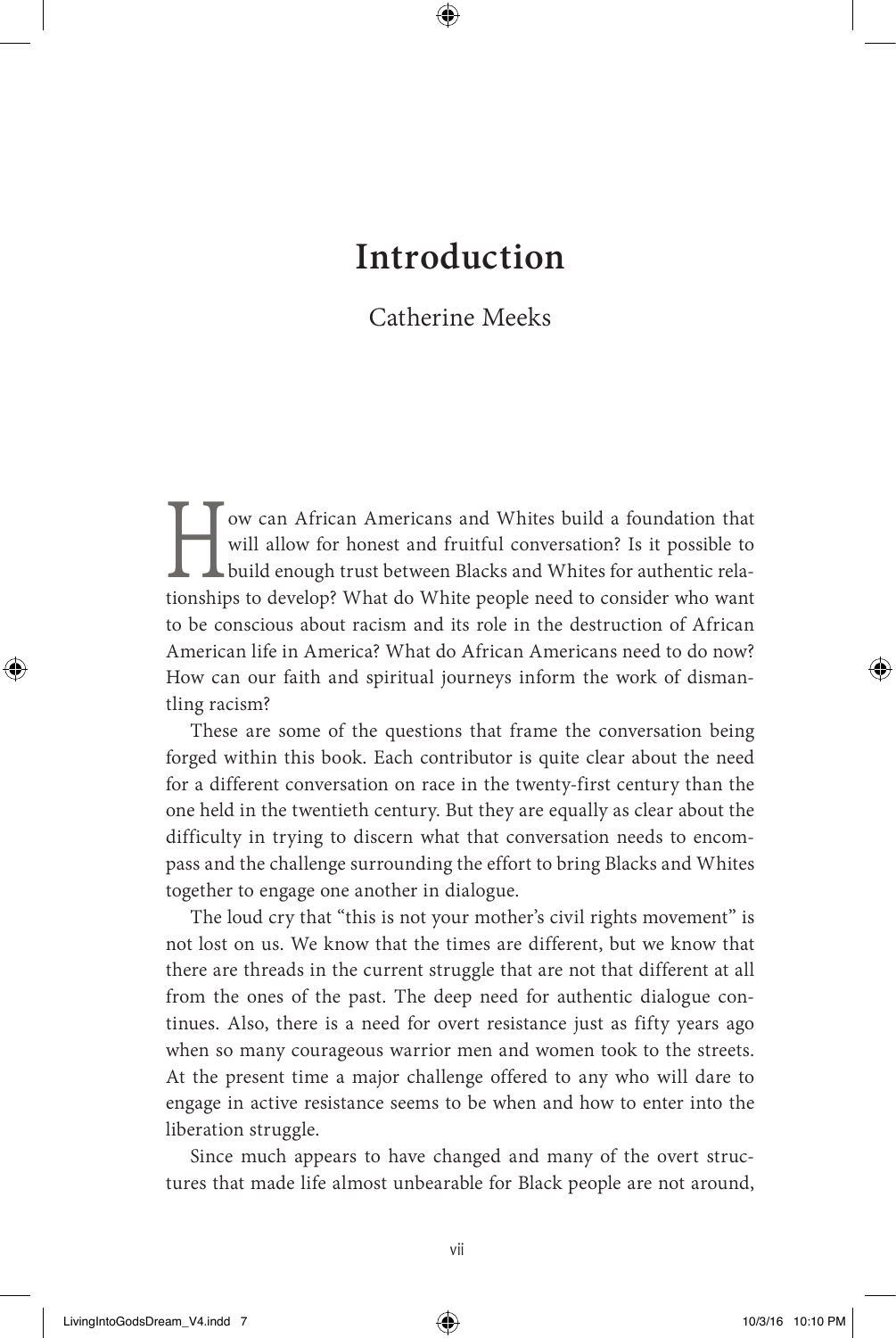it is easy for Whites to argue that there is no longer a race problem. The song of a "postracial" America was an easy one to sing after the election of President Barack Obama. That notion lasted for a while as the media pundits and others used the term long enough for it to begin to sound as if we had arrived at some new level of freedom in America. But it did not take long for the reality of having a Black family in the White House to sink into the consciousness of many who believe that house is for Whites only and the old virulent racism of the nineteenth and twentieth centuries came to the surface and declared itself alive and well.

There has been no time in the history of America when a president and his family have been treated as this president and his family. The racist comments that have been made about them and the insults to the office are clear evidence of how far we are from being a "postracial" country. The past can no longer take cover in unconsciousness. We have to wake up and realize that it is late and we are many miles from racial equality.

The eight of us who have come together to create this book, *Living into God's Dream: Dismantling Racism in America,* believe that it is possible to look into the mirror to see the truth about ourselves and that we can find the courage and strength to face that truth with the determination to create new and healing narratives about race. We have embraced this task from several perspectives. There are psychological, sociological, and theological threads woven together in this book through personal stories as well as the stories of others who are doing all that they can to forge a new path of genuine racial healing and freedom.

The lead chapter by Dr. Luther Smith calls into the notion that God has a dream for us to be a community and his chapter explores the nature of that dream, what hinders it, and some of the ways that we can begin to embrace it. Dr. Lerita Coleman Brown follows with an enthusiastic assertion that healing the minds of Blacks and Whites alike can lead to the possibility of cultivating the spirit. This is the work that must be done if there is to be true healing. I speak in two chapters about the reasons to continue the conversation on race and the pain that comes to Black parents when their children experience this country as a hard place in which to live because their skin happens not to be white. Don Mosley offers a brilliant analysis of White privilege and its dogged determination to hold him hostage from an early age to his awakening as a young man living and working outside of the United States as a Peace Corps volunteer.

Dr. Diane D'Souza chronicles three stories of groups of people who came together to work on dismantling racism. While these might be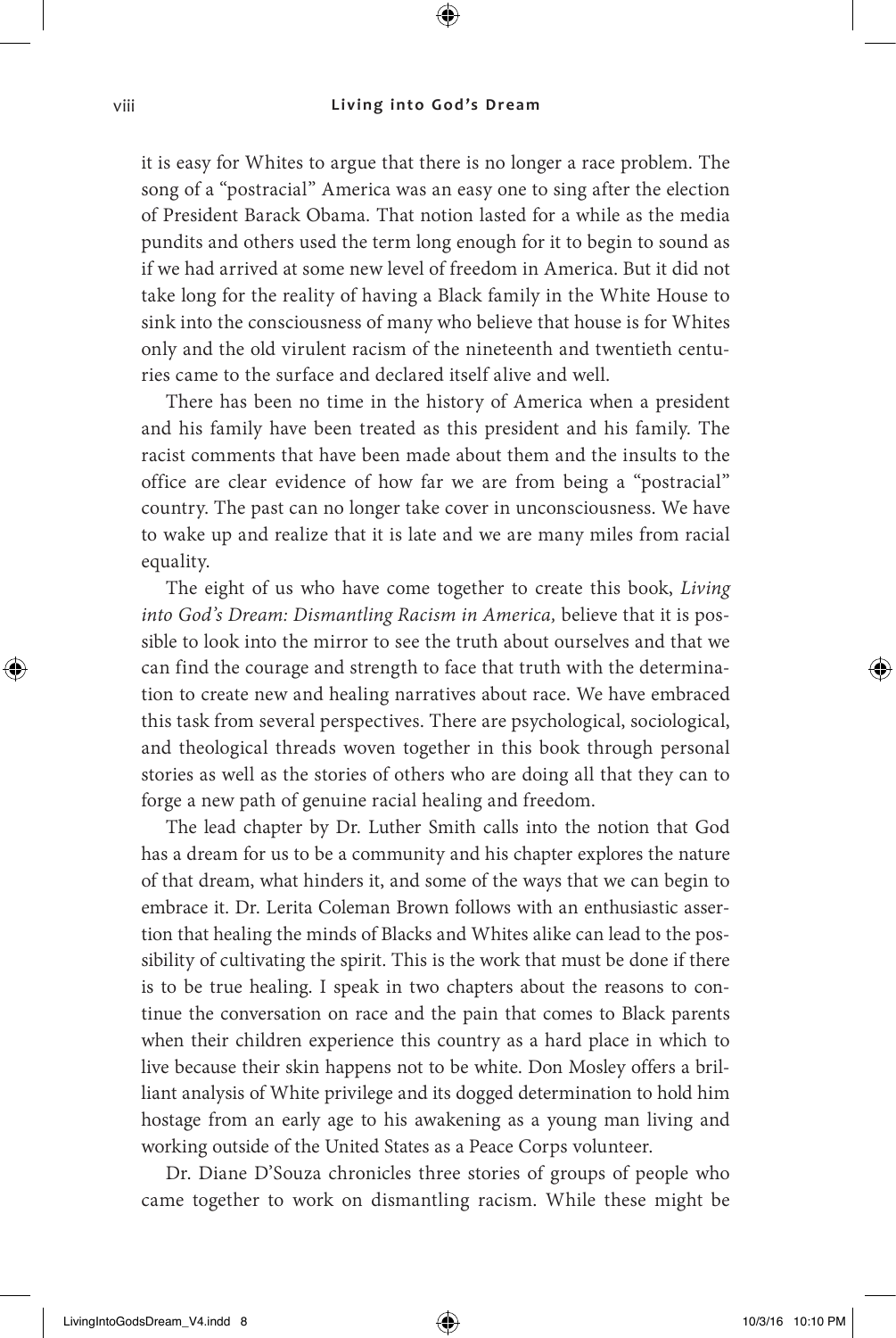viewed as small examples in some ways, they will give the reader courage as well as wonderful ideas about the ways in which the monstrous system of racism can be tackled by a small group of people who set their intention toward destroying it. Dr. Lynn Huber merges her passion and compassion for Palestinians and African Americans in her discussion of the ways that safe spaces can be conceived and built that will make it possible for the Beloved Community to evolve. Bishop Robert C. Wright follows this chapter with an insightful discussion of the ways in which the South is the Holy Land for America. The combination of Scripture, storytelling, and the lyrics of songs and poetry helps to engage the reader in this provocative discussion and illumine the complexities that surround all efforts to understand the southern ethos. Finally, the work which is being done by the Atlanta Episcopal Diocese Beloved Community: Commission for Dismantling Racism is described by Beth King and me. The Commission has evolved from a group of people who were holding rather unproductive monthly meetings and sponsoring dismantling racism training that many people in the diocese spent a fair amount of time thinking of ways to avoid into a highly functioning group. This inspiring story can help to encourage others who are doing similar work.

The major intention of this book is to offer a body of work that is both informative and practical. The chapters can lead the reader to deep reflection about their own journey through America as a White person or as a person of color. Since there is a possibility to read this book in many ways, the hope is that it will be a valuable tool for all who are attempting to have conversations on race and all who are actively seeking to promote racial healing and who are looking for racial justice to grow among us.

This book can be enjoyed by a single reader or a group ready to engage this subject through a diverse lens. It can be used in classrooms, workshops, and in multiple settings where there is an effort to create a dialogue while supporting the notion that this work is ongoing. The work of dismantling racism is most effective when engaged as spiritual formation. It is ongoing in the same way that keeping spiritual disciplines of prayer, silence, and Bible study might be embraced. It requires patience because it cannot be done in a short period of time. It does not matter whether one is orchestrating conversations on race or organizing direct action, it requires patience along with skill and a willingness to move beyond one's zones of comfort.

The eight contributors to this work are people who have spent a significant number of years working to heal ourselves and trying to help